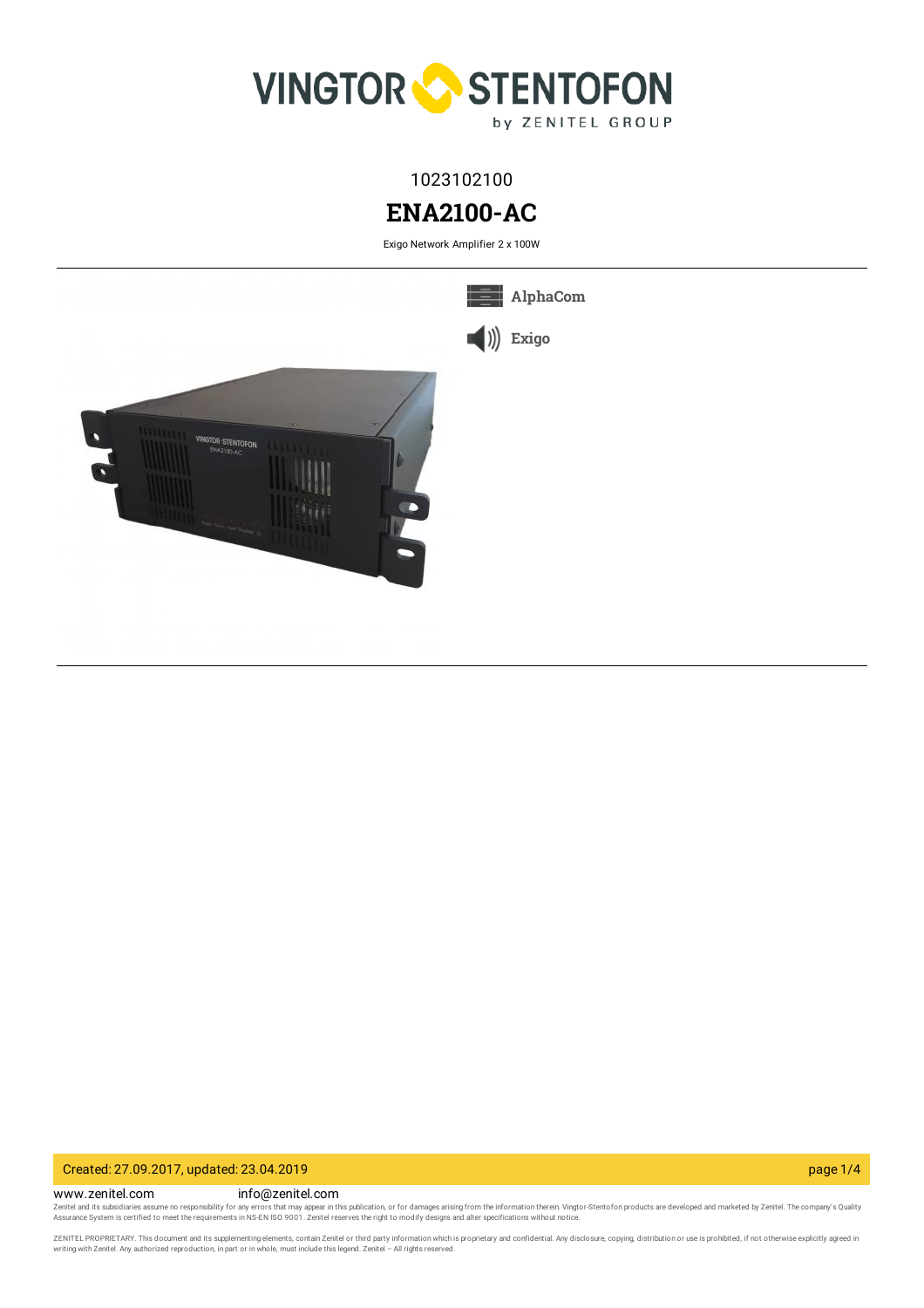## **DESCRIPTION**

- 2 x 100 watt continuous GA effect
- Power efficient class D technology
- 115/230 VAC power
- Redundant Ethernet connections
- Digital audio processing Loudspeaker line monitoring
- Line input
- Embedded tick tone generator
- 2 configurable control outputs
- 2 configurable control inputs

The Exigo Network Amplifier is designed for use in marine, offshore and other demanding environments. The amplifier utilizes state-of-the-art class D amplifier technology to ensure high power efficiency and superb audio quality for two audio channels which can be loaded with up to 100W each.

The Exigo Network Amplifier is part of the Exigo PA/GA system, which is based on standard Ethernet network and digital processing. Each amplifier has two network connections, allowing for redundant cabling between the amplifier and the network. Using standard network equipment also allows for a much wider selection of standard network equipment. The amplifier is also compatible with the Alphacom platform, allowing for advanced communication systems with both intercoms and PA.

The complete amplifier is self-monitoring and this includes advanced monitoring of the speaker lines and internal system. The audio output channels can be monitored for line faults such as shorts, ground faults and large load changes. In addition, up to 10 intelligent Line End Transponders (ELTSI) can be placed on the speaker lines for additional accuracy in the line monitoring. The amplifier also monitors control inputs, power supplies, temperature, network connections and every other components required for operation of essential services. Faults will be reported to the system controller, but will also be indicated locally on the amplifier.

The amplifier's configurable control inputs/outputs and audio inputs can be used to trigger various activities in the system. The audio line input can also be configured in a "hardware bypass" mode where audio on the line input will be forwarded to the 100V channels directly, even when no server is available. This allows for additional redundancy and functions to be built around this amplifier.

### **SPECIFICATIONS**

#### **MECHANICAL**

| Dimensions (HxWxD)                                   | 87 x 254 x 308 mm                                                                                    |
|------------------------------------------------------|------------------------------------------------------------------------------------------------------|
| Weight                                               | 5.75 kg                                                                                              |
| Shipping Weight                                      | $6.5$ kg                                                                                             |
| Mounting                                             | 19" rack, 2HU in double configuration                                                                |
| Color                                                | <b>Black</b>                                                                                         |
| <b>ENVIRONMENTAL</b>                                 |                                                                                                      |
| Operating temperature                                | -15°C to +55°C                                                                                       |
| Operating humidity                                   | 15% to 95% (non-condensing)                                                                          |
| Storage temperature                                  | -40°C to +70°C                                                                                       |
| Storage humidity                                     | 10% to 95% (non-condensing)                                                                          |
| Air pressure                                         | 700 hPa to 1300 hPa                                                                                  |
| IP rating                                            | $IP-32$                                                                                              |
| <b>USER INTERFACE</b>                                |                                                                                                      |
| Indicators                                           | Power, status, fault, disabled, VU meter                                                             |
| <b>ELECTRICAL</b>                                    |                                                                                                      |
| Primary power                                        | V-lock, IEC 60320-1 C14 compliant                                                                    |
| Nominal voltage *                                    | 110 - 230 VAC, 47-63 Hz                                                                              |
| Power consumption                                    | Pnom $\leq$ 15 W (idle), Pmax = 290W                                                                 |
|                                                      | * Degradation to 2 x 60W on 110Vac                                                                   |
| <b>AUDIO OUTPUTS</b>                                 |                                                                                                      |
| Output power                                         | 2 x 100W music @ 55°C continuously, 2 x 100W alarm @ 40°C continuously, 2 x 100W alarm @ 55°C 30 min |
| Output power in degradation mode (Running on 110Vac) | 2 x 60W music @ 55°C continuously, 2 x 60W alarm @ 40°C continuously, 2 x 60W alarm @ 55°C 30 min    |
| Output line                                          | 100 volt / 70 volt                                                                                   |
| Frequency response                                   | 200 Hz to 20 kHz ±3 dB                                                                               |
| Audio codec                                          | G711, G722, PCM L16/48kHz                                                                            |

## Created: 27.09.2017, updated: 23.04.2019 page 2/4

#### www.zenitel.com info@zenitel.com

Zenitel and its subsidiaries assume no responsibility for any errors that may appear in this publication, or for damages arising from the information therein. Vingtor-Stentofon products are developed and marketed by Zenite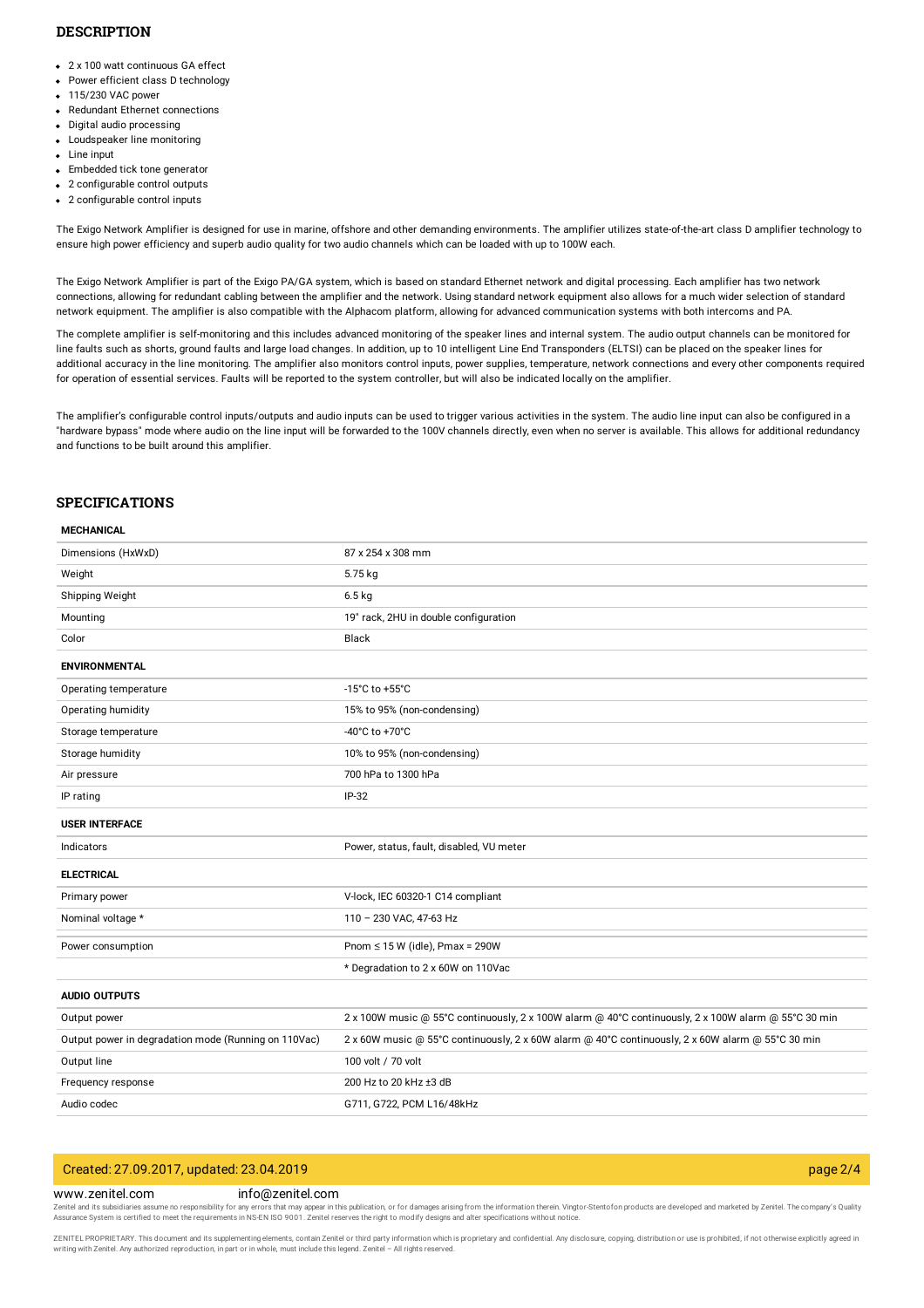#### **AUDIO OUTPUTS**

| <b>SNR</b>                                     | 86dBA in test mode, A-weighted noise                             |
|------------------------------------------------|------------------------------------------------------------------|
| <b>THD</b>                                     | <0.5% @ 1kHz                                                     |
| Rated load resistance                          | 100V: 10Ω, 70V: 50Ω                                              |
| Rated load capacitance                         | 470 <sub>n</sub> F                                               |
| <b>LINE INPUT</b>                              |                                                                  |
| Frequency response                             | 80 Hz - 20 kHz                                                   |
| Audio codec                                    | G711, G722, PCM L16/48kHz                                        |
| Nominal input level                            | 100 mVRMS - 1 VRMS                                               |
| SNR                                            | 70 dBA                                                           |
| Input impedance                                | $10k\Omega$                                                      |
| Input level to trigger VOX for optional bypass | $>30$ mV                                                         |
| <b>CONTROL INPUTS AND CONTROL OUTPUTS</b>      |                                                                  |
| Control Inputs                                 | 2                                                                |
| Type                                           | Closing contact, monitored                                       |
| Control Outputs                                | $\overline{2}$                                                   |
| Type                                           | 24 VDC ±10%, 200 mA, monitored                                   |
| Fault relay                                    | $\mathbf{1}$                                                     |
| Fault relay outputs: (COM, NO,NC)              | Max recommended levels: 2A, 100Vdc, 125Vac, switching 60W/62.5VA |
| <b>CERTIFICATIONS</b>                          |                                                                  |
| Immunity                                       | EN 60945, EN 50130-4, EN 61000-6-1, EN 61000-6-2, EN 55103-2     |
| Emissions                                      | EN 60945, EN 61000-6-3, EN 61000-6-4                             |

| TECUNICAI DIMENICIONIC |  |
|------------------------|--|

Safety **EN 60065, EN 62368-1, IEC 60529** 



## Created: 27.09.2017, updated: 23.04.2019 page 3/4

### www.zenitel.com info@zenitel.com

Zenitel and its subsidiaries assume no responsibility for any errors that may appear in this publication, or for damages arising from the information therein. Vingtor-Stentofon products are developed and marketed by Zenite